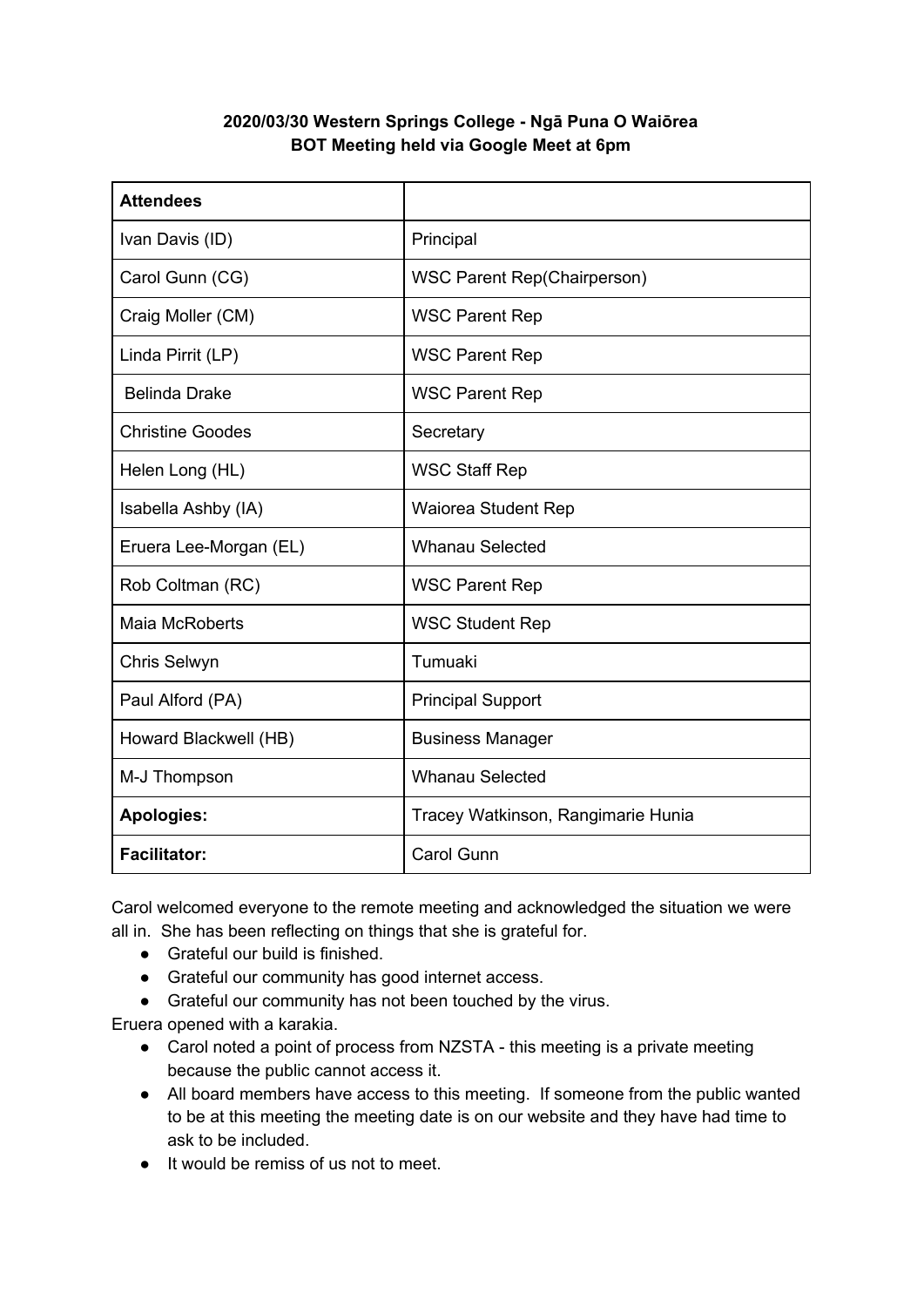● We fit all the criteria for a meeting.

|             | <b>Declarations of interest: Nil</b>                                                                                                                                                                                                                                                                                                                                                                                                                                                                                                                                                                                                                                                                                                                                                                                                                                                                                                                                                                                                                                                                                                                                                                                                                                                                                                                                                                                                                                                                                                                                                                                                                                                                                                                                                                                                                                                                                                                                               |  |
|-------------|------------------------------------------------------------------------------------------------------------------------------------------------------------------------------------------------------------------------------------------------------------------------------------------------------------------------------------------------------------------------------------------------------------------------------------------------------------------------------------------------------------------------------------------------------------------------------------------------------------------------------------------------------------------------------------------------------------------------------------------------------------------------------------------------------------------------------------------------------------------------------------------------------------------------------------------------------------------------------------------------------------------------------------------------------------------------------------------------------------------------------------------------------------------------------------------------------------------------------------------------------------------------------------------------------------------------------------------------------------------------------------------------------------------------------------------------------------------------------------------------------------------------------------------------------------------------------------------------------------------------------------------------------------------------------------------------------------------------------------------------------------------------------------------------------------------------------------------------------------------------------------------------------------------------------------------------------------------------------------|--|
| $\mathbf 1$ | <b>STRATEGIC DECISIONS</b>                                                                                                                                                                                                                                                                                                                                                                                                                                                                                                                                                                                                                                                                                                                                                                                                                                                                                                                                                                                                                                                                                                                                                                                                                                                                                                                                                                                                                                                                                                                                                                                                                                                                                                                                                                                                                                                                                                                                                         |  |
|             | 2020 Budget: (HB)<br>The impact of the virus indicates that we will be significantly<br>down on income this year due to International students.<br>Our calculations at the moment show at least 10 students<br>$\bullet$<br>have not been able to attend. Some of our German students<br>have gone back home and the special programme for<br>International students is unlikely to go ahead.<br>This amounts to a loss of approximately \$300,000.<br>$\bullet$<br>Our deficit is likely to be around \$500,000.<br>$\bullet$<br>Management needs to look at this and we need to cut our<br>$\bullet$<br>spending.<br>Ivan noted that Joanne is working very hard in relational to<br>$\bullet$<br>International business.<br>We need to hold on to our homestay families in this difficult<br>$\bullet$<br>time.<br>We are looking at correspondence school for those trapped in<br>$\bullet$<br>China.<br>There could be savings because the school is not operating as<br>normal.<br>HB and Paul Strickland (Accountant) are meeting to look at<br>$\bullet$<br>cashflow.<br>HB will continue to work with the Accountant this week to see<br>if we can come up with something more definitive.<br>HB does not feel we can approve a draft budget at the<br>$\bullet$<br>moment. We do not know what our income will be under the<br>new system from the Ministry. It is an unknown situation.<br><b>Resolution:</b><br>That the board approve the 2020 proposed budget as a<br>benchmark against which to plan cost controls with regular<br>reports to the board (carried - Carol Gunn Board Chair - passed<br>by consensus.)<br>RC noted that we may have to look at retrenchment of staff.<br>Non-contact time for part-time teachers of \$89,000 may need<br>$\bullet$<br>looking at. We may need to contact NZSTA in relation to this.<br>HB says to wait a few more days until he has a clearer picture<br>$\bullet$<br>and let's not speculate too much at this point. |  |
|             | <b>Annual Plan:</b><br>The draft Annual Plan needs to be approved so that ID can<br>$\bullet$<br>submit it.<br>Maybe given the times, we can make the document a more<br>$\bullet$<br>succinct document.<br>RC thinks we can pass this without any changes.<br>We could spend a lot of time on this. We could spend a lot of<br>$\bullet$                                                                                                                                                                                                                                                                                                                                                                                                                                                                                                                                                                                                                                                                                                                                                                                                                                                                                                                                                                                                                                                                                                                                                                                                                                                                                                                                                                                                                                                                                                                                                                                                                                          |  |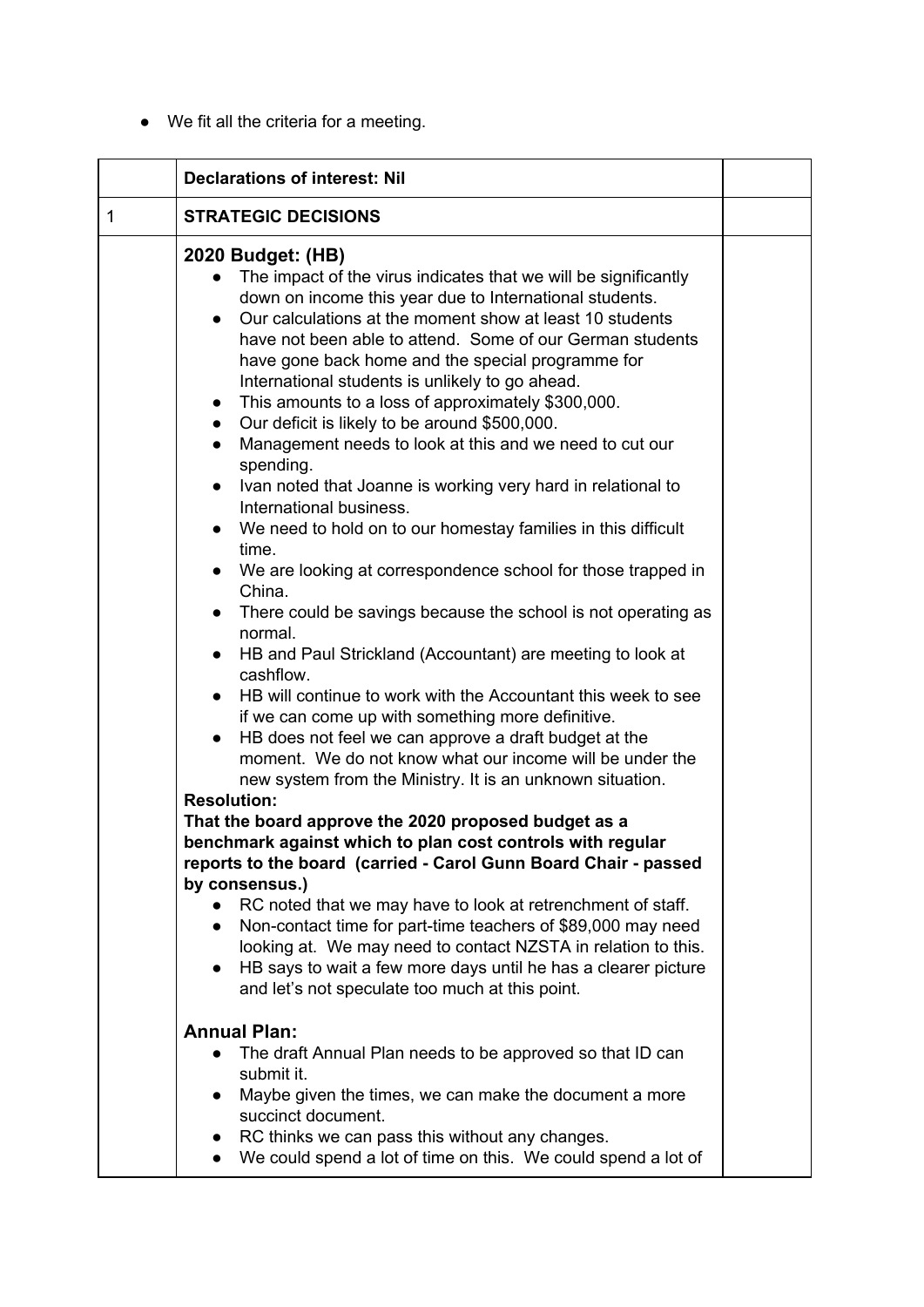|   | time in a lockdown. We just do not know outcomes.<br><b>Resolution:</b><br>That the Board approve the 2020 proposed Annual Plan for<br>submission to the Ministry and as a benchmark against which to<br>plan activities with regular reports to the Board (Ivan Davis/<br>Carol Gunn - passed by consensus).                                                                                                                                                                                                                                                                                                                                                                                                                                                                                                                                                                                                                                                                                                                                                                                                                                                                                                                                                                                                                                                                                                                                             |  |
|---|-----------------------------------------------------------------------------------------------------------------------------------------------------------------------------------------------------------------------------------------------------------------------------------------------------------------------------------------------------------------------------------------------------------------------------------------------------------------------------------------------------------------------------------------------------------------------------------------------------------------------------------------------------------------------------------------------------------------------------------------------------------------------------------------------------------------------------------------------------------------------------------------------------------------------------------------------------------------------------------------------------------------------------------------------------------------------------------------------------------------------------------------------------------------------------------------------------------------------------------------------------------------------------------------------------------------------------------------------------------------------------------------------------------------------------------------------------------|--|
| 2 | <b>STRATEGIC DISCUSSIONS - Covid-19</b>                                                                                                                                                                                                                                                                                                                                                                                                                                                                                                                                                                                                                                                                                                                                                                                                                                                                                                                                                                                                                                                                                                                                                                                                                                                                                                                                                                                                                   |  |
|   | Principal's Report: (ID)<br>Our focus has been on the readiness for online learning.<br>• We are confident as a school that we have it covered.<br>• Seven students did not have internet at home and the Ministry<br>has been informed.<br>Those without devices have been covered.<br>$\bullet$<br>The feedback from teachers is that they are enjoying the<br>$\bullet$<br>experience.<br>• Student and parent feedback has been good.<br>Department comments are that staff are going above and<br>$\bullet$<br>beyond. Some classes are wanting to meet even though it is<br>not classroom time.<br>The issue of students who are not checking in is being<br>addressed via Heads of House. We are trying to triangulate<br>some data on this.<br>The main questions the DPs have been dealing with have<br>$\bullet$<br>been parents wanting to sign in and guidance as to how much<br>students should be doing at home.<br>They will be only able to complete half of the amount of work<br>$\bullet$<br>during this time.<br>Parents and students seem to be happy and Google Meet is<br>working well.<br>Some departments have provided holiday work if the students<br>$\bullet$<br>want to do it.<br>There are concerns around NCEA and what is going to<br>happen especially if the lockdown continues past the four<br>weeks.<br>We have an accepted process for derived grades and NZQA<br>$\bullet$<br>are creating templates for Level 3. |  |
|   | <b>Student Report:</b><br>Maia felt that the students feel negatively around online                                                                                                                                                                                                                                                                                                                                                                                                                                                                                                                                                                                                                                                                                                                                                                                                                                                                                                                                                                                                                                                                                                                                                                                                                                                                                                                                                                       |  |
|   | learning.<br>She believes there could be more effective communication<br>$\bullet$                                                                                                                                                                                                                                                                                                                                                                                                                                                                                                                                                                                                                                                                                                                                                                                                                                                                                                                                                                                                                                                                                                                                                                                                                                                                                                                                                                        |  |
|   | and online tools available.<br>As a student she did not realise that the school term had been                                                                                                                                                                                                                                                                                                                                                                                                                                                                                                                                                                                                                                                                                                                                                                                                                                                                                                                                                                                                                                                                                                                                                                                                                                                                                                                                                             |  |
|   | shifted.<br>Parents may have got that communication but so should the<br>$\bullet$<br>students.<br>Bella feels that another issue is that extra curricular activities<br>and major events are gone. Lack of motivation will creep in.                                                                                                                                                                                                                                                                                                                                                                                                                                                                                                                                                                                                                                                                                                                                                                                                                                                                                                                                                                                                                                                                                                                                                                                                                     |  |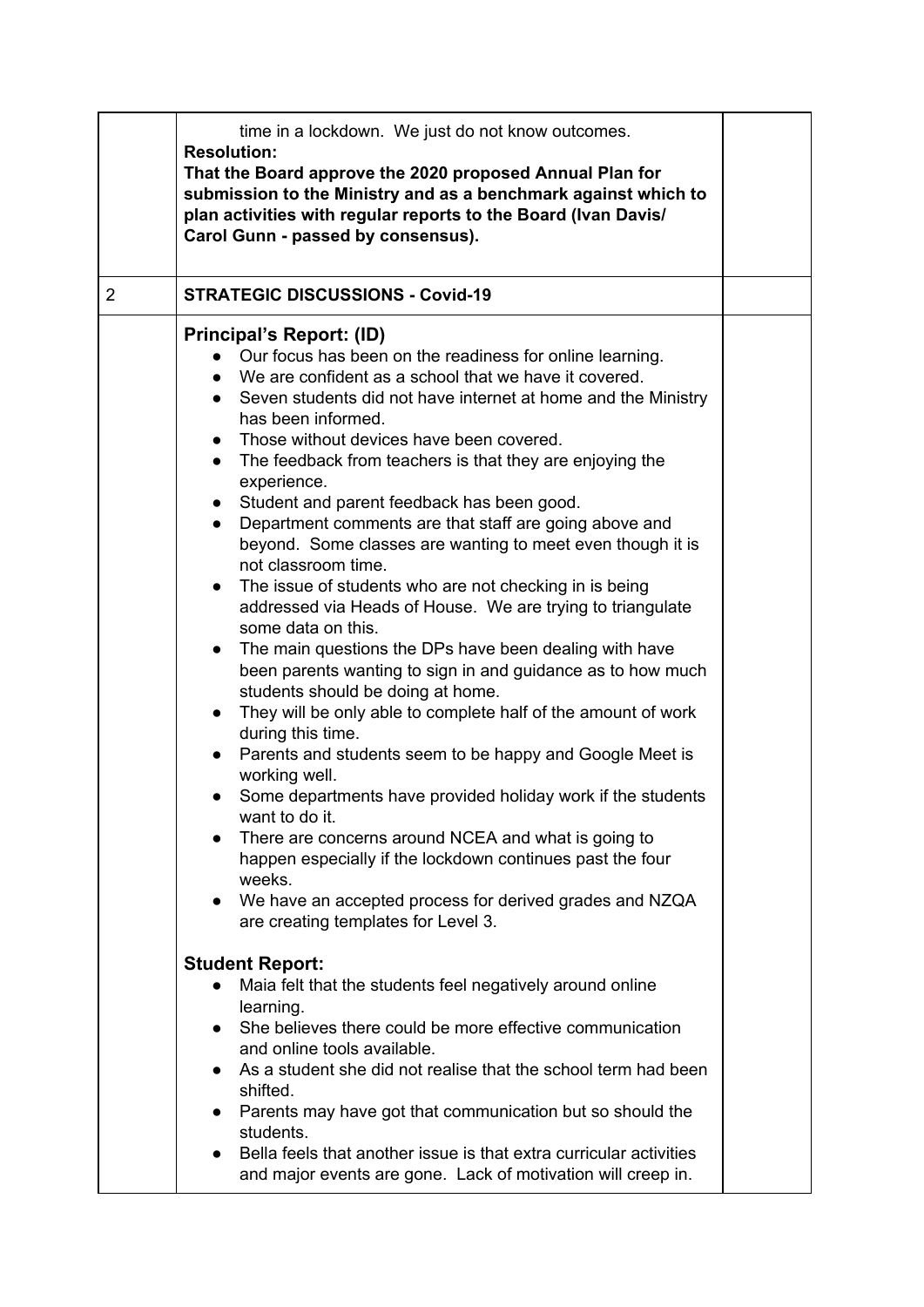| Yr 13 students are worried about Scholarship and University<br>$\bullet$                                                        |  |
|---------------------------------------------------------------------------------------------------------------------------------|--|
| Entrance.                                                                                                                       |  |
| Student social bubbles have been reduced.                                                                                       |  |
| It is necessary that teachers keep in contact.                                                                                  |  |
| HL says it is weird and we just have to ease into it and find a<br>$\bullet$                                                    |  |
| way to feel comfortable. Consistency is needed.                                                                                 |  |
| To be fair we have not had a lot of time to get used to this.<br>$\bullet$                                                      |  |
| Because it is now the holidays starting up again on April 15 is<br>$\bullet$                                                    |  |
| going to be difficult.                                                                                                          |  |
| Parent updates should go to students as well.<br>$\bullet$                                                                      |  |
| • Icebreakers are a good idea.                                                                                                  |  |
| CM asked if there was an overall IT strategy for teaching<br>$\bullet$<br>online?                                               |  |
| ID - yes there is. Deb Thompson and Gerry Victor have been<br>$\bullet$                                                         |  |
| working at developing guidelines for online learning.                                                                           |  |
| Deb talks about relationships, consistency, general<br>$\bullet$                                                                |  |
| expectations for teachers and learning. She talks about                                                                         |  |
| establishing departmental expectations. She talks about                                                                         |  |
| departments communicating amongst themselves as well as                                                                         |  |
| students.                                                                                                                       |  |
| Students and parents need a bit of reassurance with maybe<br>$\bullet$                                                          |  |
| weekly updates.                                                                                                                 |  |
| • PA - students could think about working in a cluster as a study                                                               |  |
| group.                                                                                                                          |  |
| Action: Maybe the school could send out an email to tell                                                                        |  |
| students that they must stay in their bubble and maybe students                                                                 |  |
| need to be reminded that they may be affecting their Nana if they                                                               |  |
| don't.                                                                                                                          |  |
| Tumuaki Report: (CS)                                                                                                            |  |
| CS asked if any of our students had been in contact with the                                                                    |  |
| Marist students and exposed to the virus? Not to our                                                                            |  |
| knowledge.                                                                                                                      |  |
| CS reported that cancelling Polyfest was devastating for                                                                        |  |
| Waiōrea students.                                                                                                               |  |
| He would like to acknowledge the huge work that was put in, in<br>$\bullet$                                                     |  |
| the eight weeks leading up to Polyfest. He feels confident that                                                                 |  |
| we would have placed well had Polyfest gone ahead.                                                                              |  |
| We did however hold performances over three nights and the<br>$\bullet$                                                         |  |
| students performed to Kaiako and Tutors. The performances                                                                       |  |
| were recorded.                                                                                                                  |  |
| Many more events have been cancelled.                                                                                           |  |
| • TW and CS have sent off a letter to the Ministry about funding.                                                               |  |
| CG would like to have a discussion around Waiōrea funding<br>$\bullet$                                                          |  |
| and suggested a presentation for the next meeting.                                                                              |  |
| RC commented that there may have been a fair bit of                                                                             |  |
| engagement about funding but this co-governance board has                                                                       |  |
| had little feedback. It would be good to have a report on this.                                                                 |  |
| Action: CS - we are not pursuing separation and I think we can<br>put together a really good report for the next board meeting. |  |
|                                                                                                                                 |  |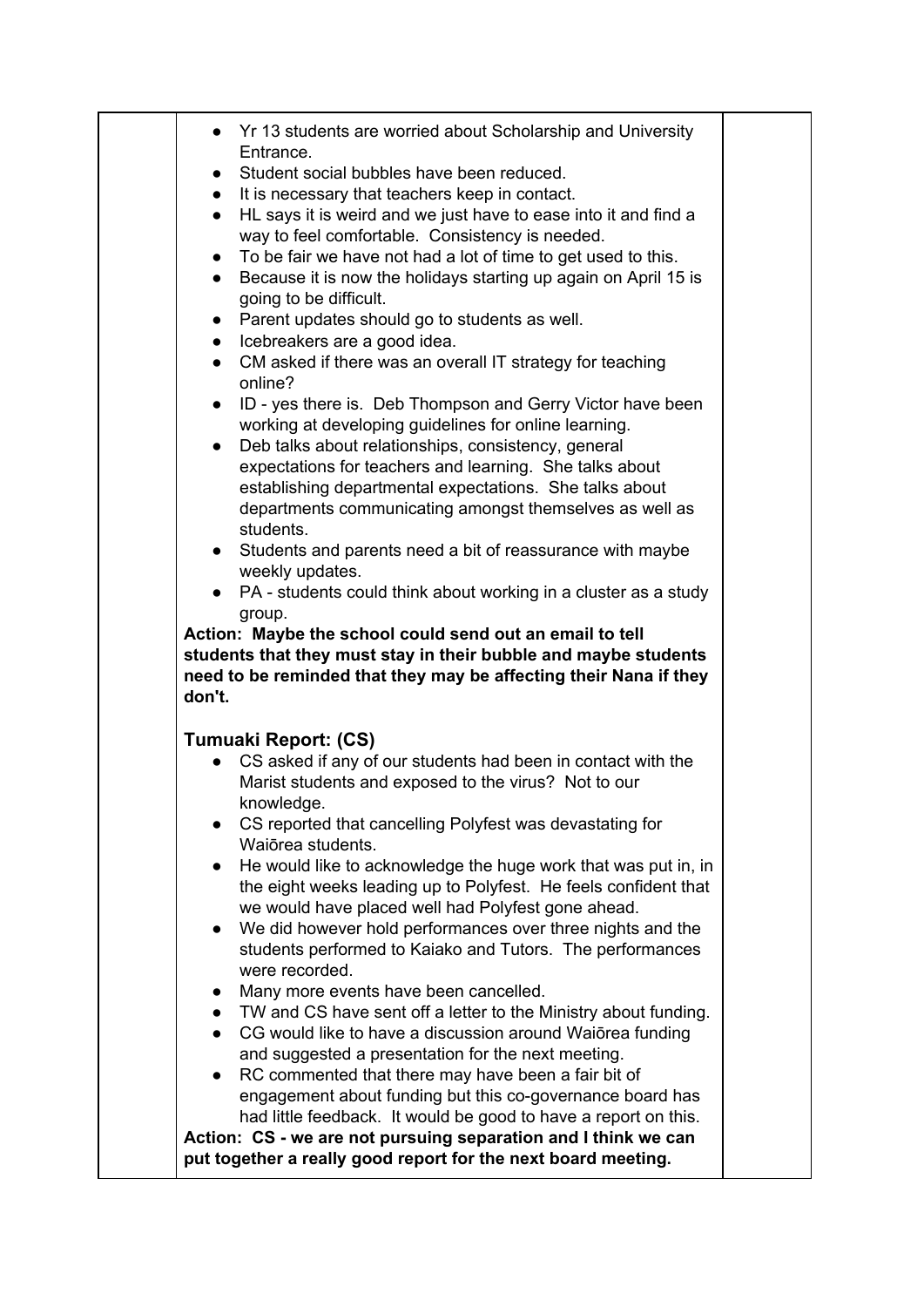|     | A meeting was cancelled last week for Level 1 and Level 2<br>Reo programmes due to Covid-19.                                                                                                                                                                                                                                                                                                                                                                                                                                        |  |
|-----|-------------------------------------------------------------------------------------------------------------------------------------------------------------------------------------------------------------------------------------------------------------------------------------------------------------------------------------------------------------------------------------------------------------------------------------------------------------------------------------------------------------------------------------|--|
| 3.0 | <b>MONITORING</b>                                                                                                                                                                                                                                                                                                                                                                                                                                                                                                                   |  |
|     | <b>Health &amp; Safety:</b><br>HB reported that he has spoken to MAGS about this and they<br>use a company called Secure who will be able to help us<br>As far as lockdowns and emergency evacuations are<br>$\bullet$<br>concerned we have engaged a firm called Harrison and Tew<br>who have put together an emergency handbook and we are<br>going through training at the moment.<br>• Once SLT are trained then they will delegate down.                                                                                       |  |
|     | <b>Matters arising from previous minutes:</b><br><b>School Docs:</b>                                                                                                                                                                                                                                                                                                                                                                                                                                                                |  |
|     | • HB, ID and PA have been working on this.<br>• Still needs work on the co-governance model.<br>• Customisation has been done but needs to be reviewed by Pa<br>Chris.                                                                                                                                                                                                                                                                                                                                                              |  |
|     | Action from last BOT meeting 2020/02/17:<br>That the Principal and Tumuaki provide a high-level structural<br>concept to the Board for discussion at the March Board Meeting.<br>The concept should show a management structure of<br><b>WSC/NPOW that can.</b><br>Give life to our co-governance aspirations and Te Tiriti<br>Ensure strong educational leadership in all areas of the<br>$\bullet$<br>school<br>• Provide clear succession provisions for our growing roll<br>Give staff clarity about roles and responsibilities |  |
|     | ID mentions the work done on circles overlapping and his two<br>waka canoe drawing. This is where he has got to with this.<br>CS & ID to have a discussion about this via Google Meets.<br>$\bullet$<br>CS would like to go back to Anne Milne's Appraisal document<br>$\bullet$<br>in relation to succession planning.                                                                                                                                                                                                             |  |
|     | Action: To leave this on the Agenda for next meeting.                                                                                                                                                                                                                                                                                                                                                                                                                                                                               |  |
|     | <b>Future Board Meetings:</b><br>What do we want for future board meetings?<br>There needs to be a point when we meet with Te Ohonga Ake.<br>$\bullet$<br>There is substantial work still to be done.<br>ID. These are big ticket items, I think we should delay this.<br>$\bullet$<br>We are putting this on hold until Te Ohonga Ake can meet and<br>$\bullet$<br>ID & CS have met.<br>Then there will be a wider board conversation.<br>$\bullet$<br>• RC & LP are on this committee as well, so before it comes                 |  |